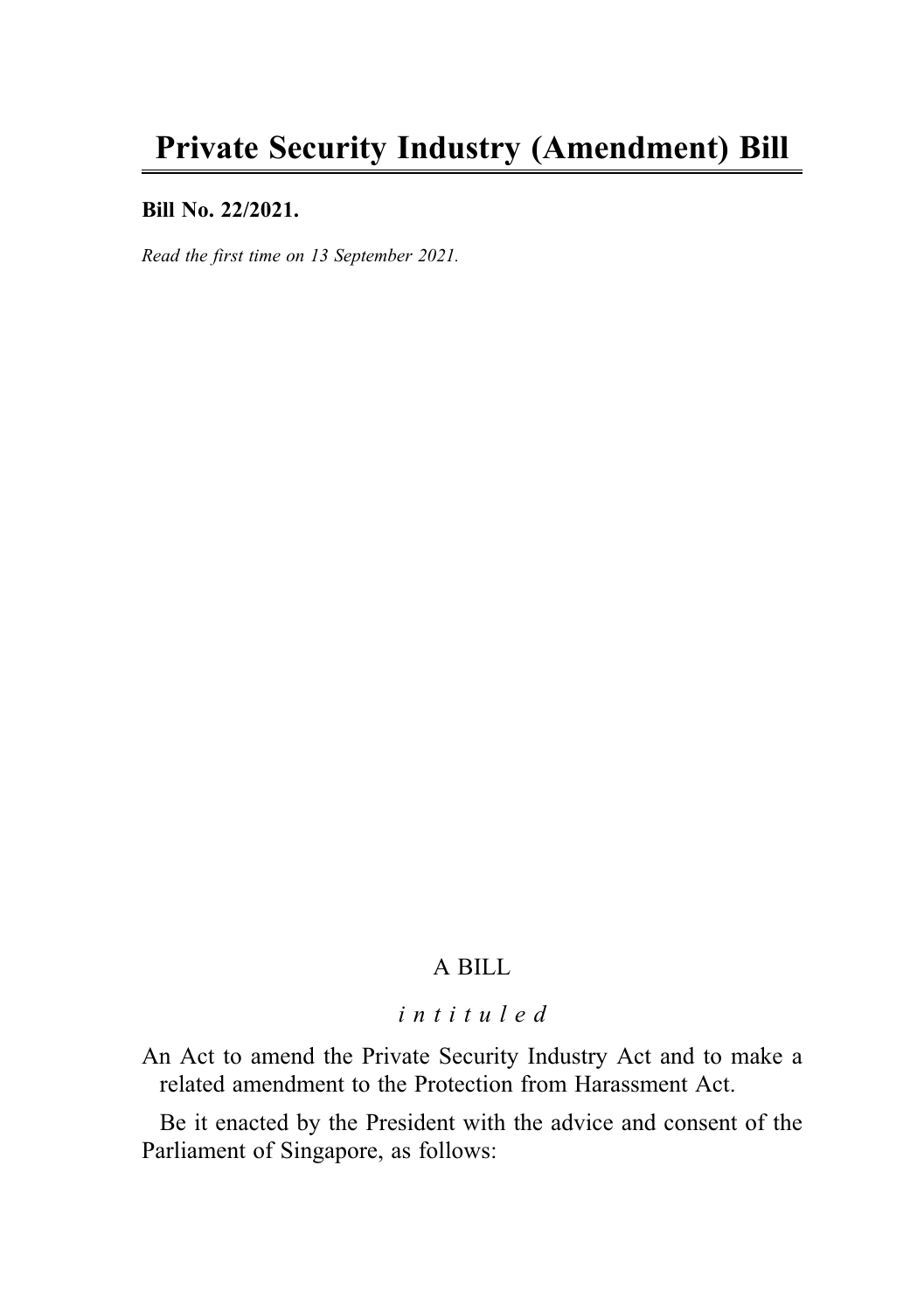#### Short title and commencement

1. This Act is the Private Security Industry (Amendment) Act 2021 and comes into operation on a date that the Minister appoints by notification in the Gazette.

## <sup>5</sup> New Division heading of Part III

2. Part III of the Private Security Industry Act (called in this Act the principal Act) is amended by inserting, immediately above section 13, the following Division heading:

"Division  $1 -$ Licensing and regulatory matters".

## <sup>10</sup> New Division 2 of Part III

3. The principal Act is amended by inserting, immediately after section 17, the following Division:

"Division 2 — Protection from assault and harassment

## Assaulting or using criminal force on security officer

<sup>15</sup> 17A.—(1) An individual who assaults or uses criminal force on a person (called in this section the target person) —

- (a) in the execution of the target person's duty as a security officer;
- (b) with intent to prevent or deter the target person from <sup>20</sup> discharging his or her duty as a security officer; or
	- (c) in consequence of anything done or attempted to be done by the target person in the lawful discharge of his or her duty as a security officer,

shall be guilty of an offence and shall be liable on conviction to a <sup>25</sup> fine not exceeding \$7,500 or to imprisonment for a term not exceeding 2 years or to both.

> (2) In this section, "assault" and "criminal force" are to be construed in accordance with sections 349, 350 and 351 of the Penal Code.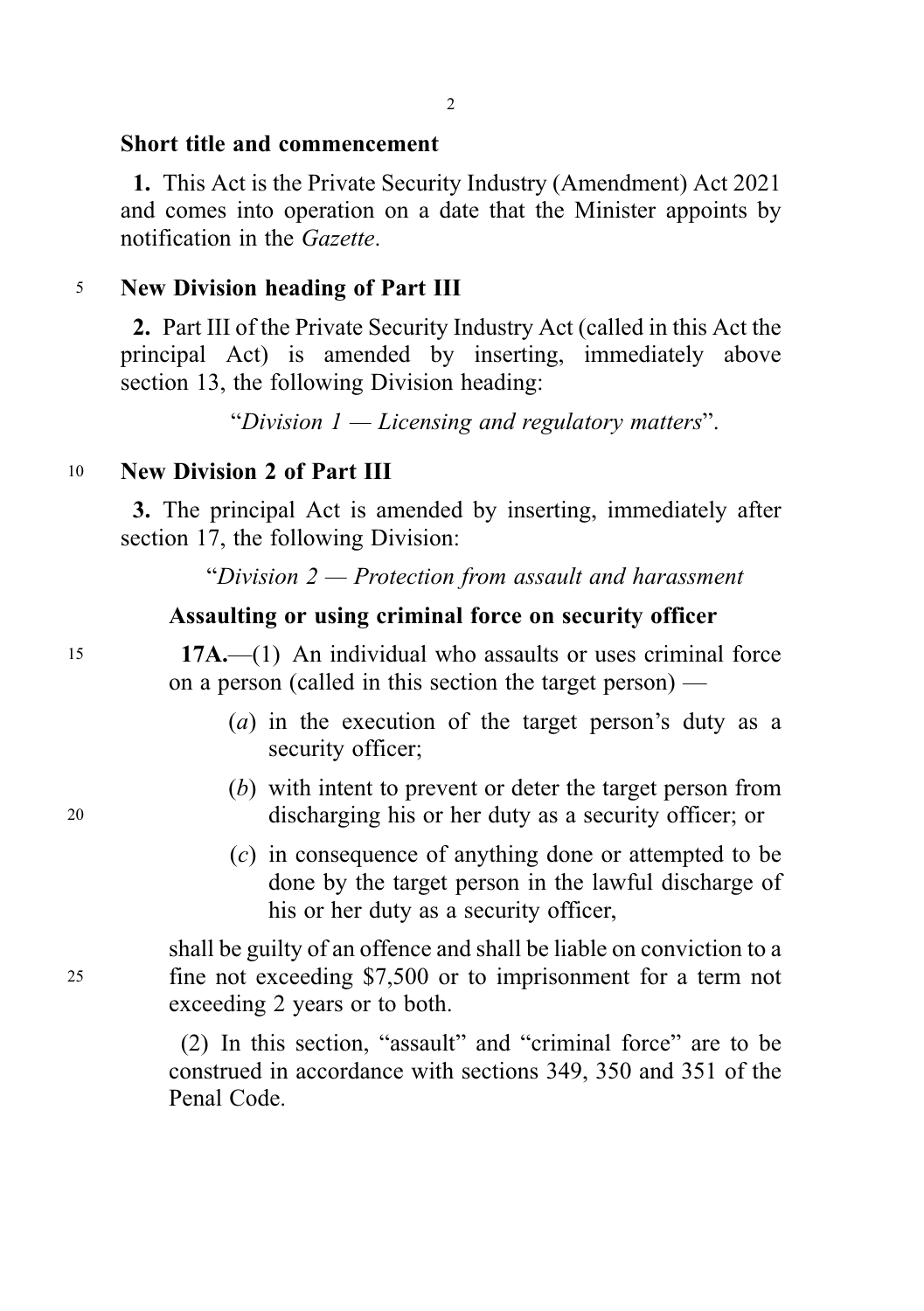## Voluntarily causing hurt to security officer

17B.—(1) An individual who voluntarily causes hurt to a person (called in this section the target person) —

- (a) in the execution of the target person's duty as a security officer;  $\frac{5}{5}$
- (b) with intent to prevent or deter the target person from discharging his or her duty as a security officer; or
- (c) in consequence of anything done or attempted to be done by the target person in the lawful discharge of his or her duty as a security officer,  $10$

shall be guilty of an offence and shall be liable on conviction to a fine not exceeding \$10,000 or to imprisonment for a term not exceeding 5 years or to both.

(2) In this section, "voluntarily causes hurt" is to be construed in accordance with section 321 of the Penal Code. 15

# Intentionally causing harassment, alarm or distress to security officer

 $17C$ —(1) An individual must not by any means —

- (a) use any indecent, threatening, abusive or insulting words or behaviour; or 20
- (b) make any indecent, threatening, abusive or insulting communication,

towards a person (called in this section the target person) in relation to the execution of the target person's duty as a security officer, with the intent to cause harassment, alarm or distress to <sup>25</sup> the target person and as a result causing the target person harassment, alarm or distress.

(2) Subject to section 17D, an individual who contravenes subsection (1) shall be guilty of an offence and shall be liable on conviction to a fine not exceeding \$5,000 or to imprisonment for <sup>30</sup> a term not exceeding 12 months or to both.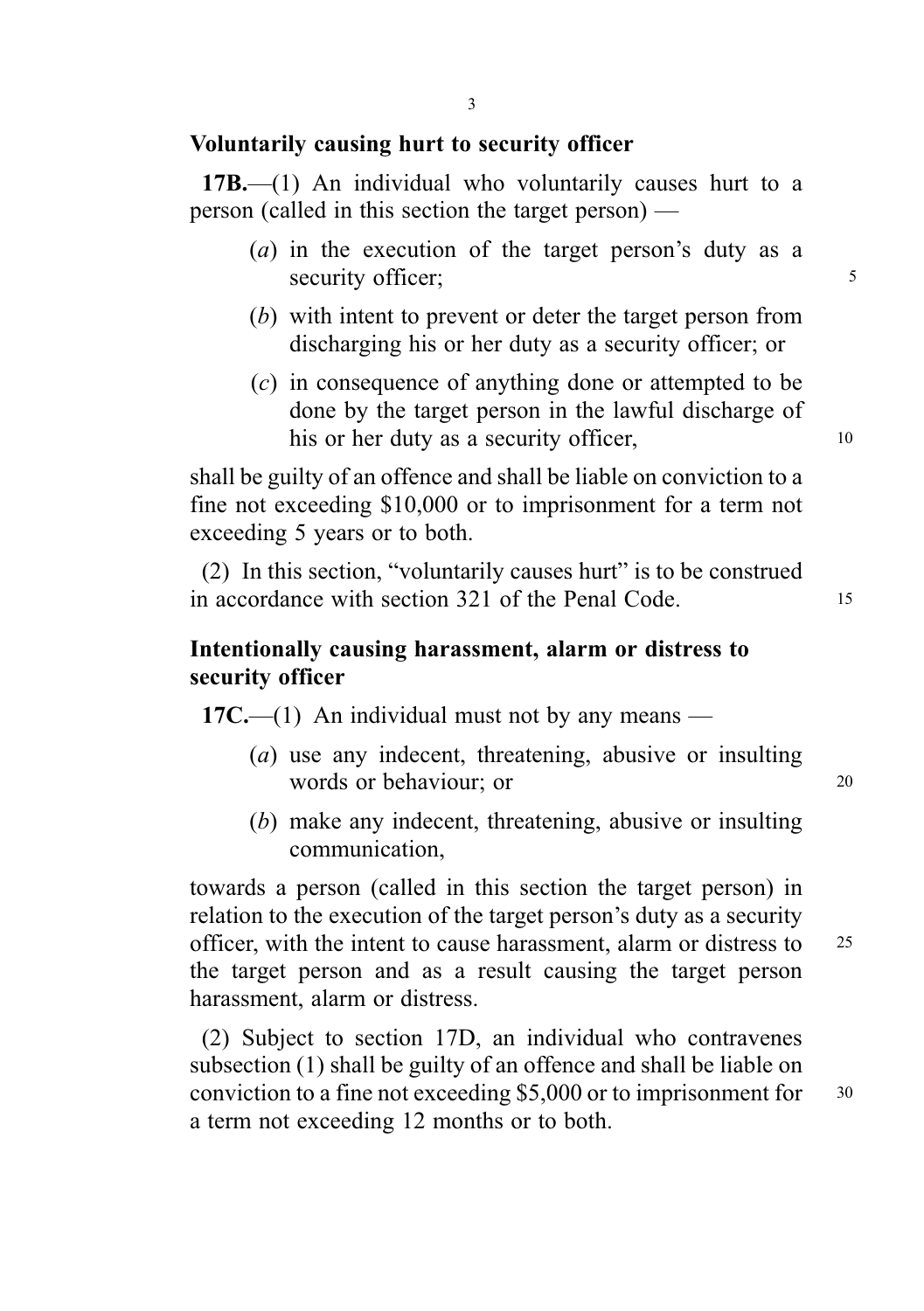4

(3) In any proceedings for an offence under subsection (2), it is a defence for the accused to prove, on a balance of probabilities, that —

- (a) the accused did not know and had no reason to believe <sup>5</sup> that the words or behaviour used, or the communication made, would be heard, seen or otherwise perceived by the target person; or
	- (b) the accused's conduct was reasonable.

(4) However, for the purposes of this section, a target person is <sup>10</sup> not treated as executing a duty as a security officer or acting in the capacity of a security officer if the target person is, at the relevant time, also a public service worker as defined in section 6(5) of the Protection from Harassment Act and acting in the capacity of such a public service worker.

# <sup>15</sup> Enhanced penalty for section 17C offence committed subsequently

17D. An individual who has been convicted of any offence under —

- (a) the repealed section 13A, 13B, 13C or 13D of the <sup>20</sup> Miscellaneous Offences (Public Order and Nuisance) Act as in force before 15 November 2014 (whether the conviction was before, on or after that date);
	- (b) section 3, 4, 5, 6 or 7 of the Protection from Harassment Act; or

<sup>25</sup> (c) section 17C,

shall, on a subsequent conviction for an offence under section 17C, be liable to a fine not exceeding \$10,000 or to imprisonment for a term not exceeding 2 years or to both.

# Requisite knowledge that target person is acting as <sup>30</sup> security officer

17E. No offence is committed by an individual under section  $17A(1)$ ,  $17B(1)$  or  $17C(2)$  unless the individual knows or ought reasonably to know that the target person mentioned in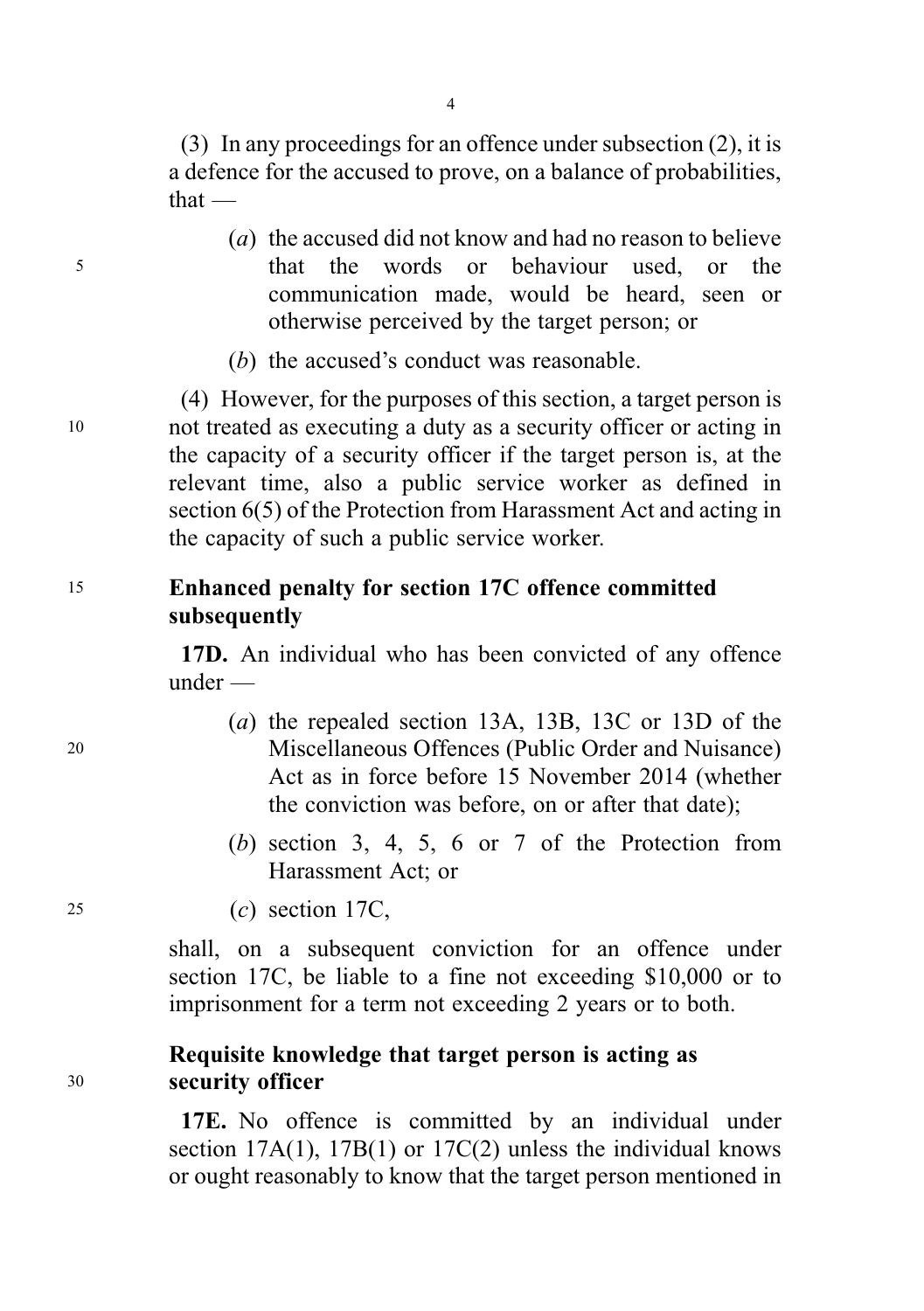section  $17A(1)$ ,  $17B(1)$  or  $17C(1)$  was at the material time a security officer and acting in that capacity.

# Application of Protection from Harassment Act

17F.—(1) A reference in sections  $12(1)$ ,  $(2)$ ,  $(2A)$  and  $(2B)(b)$ ,  $13(1)(a)(i)$  and (ii) and (1A) and  $13A(1)(a)$  and  $(3)(a)$  of the 5 Protection from Harassment Act to a contravention or an alleged contravention, or an offence, under section 3, 4, 5, 6 or 7 of that Act includes a contravention or an alleged contravention, or an offence, under section 17C(2), as the case may be.

(2) The following provisions of the Protection from <sup>10</sup> Harassment Act apply with the necessary modifications because of subsection (1):

- $(a)$  section 10;
- (b) Division 1 of Part 3 (except section 11);
- (c) sections 16C, 16CB and 16D;  $15$
- $(d)$  Part 3A:
- (e) sections 19, 20 and 21;
- (f) the Schedule as it applies in relation to sections  $12(2A)(a)$  and  $13(1A)(a)$ .

(3) Any word or expression used in, or relevant for the purpose <sup>20</sup> of interpreting, section 17C, 17D, 17E or this section and that is defined in section 2(1) of the Protection from Harassment Act has the meaning given to it by section 2(1) of that Act.".

## Amendment of section 18

4. Section 18(1) of the principal Act is amended by deleting 25 paragraphs  $(c)$ ,  $(d)$  and  $(e)$  and substituting the following paragraph:

> " $(c)$  providing product advice in relation to security equipment, other than basic household or automotive security items at approved classes of retail outlets;". 30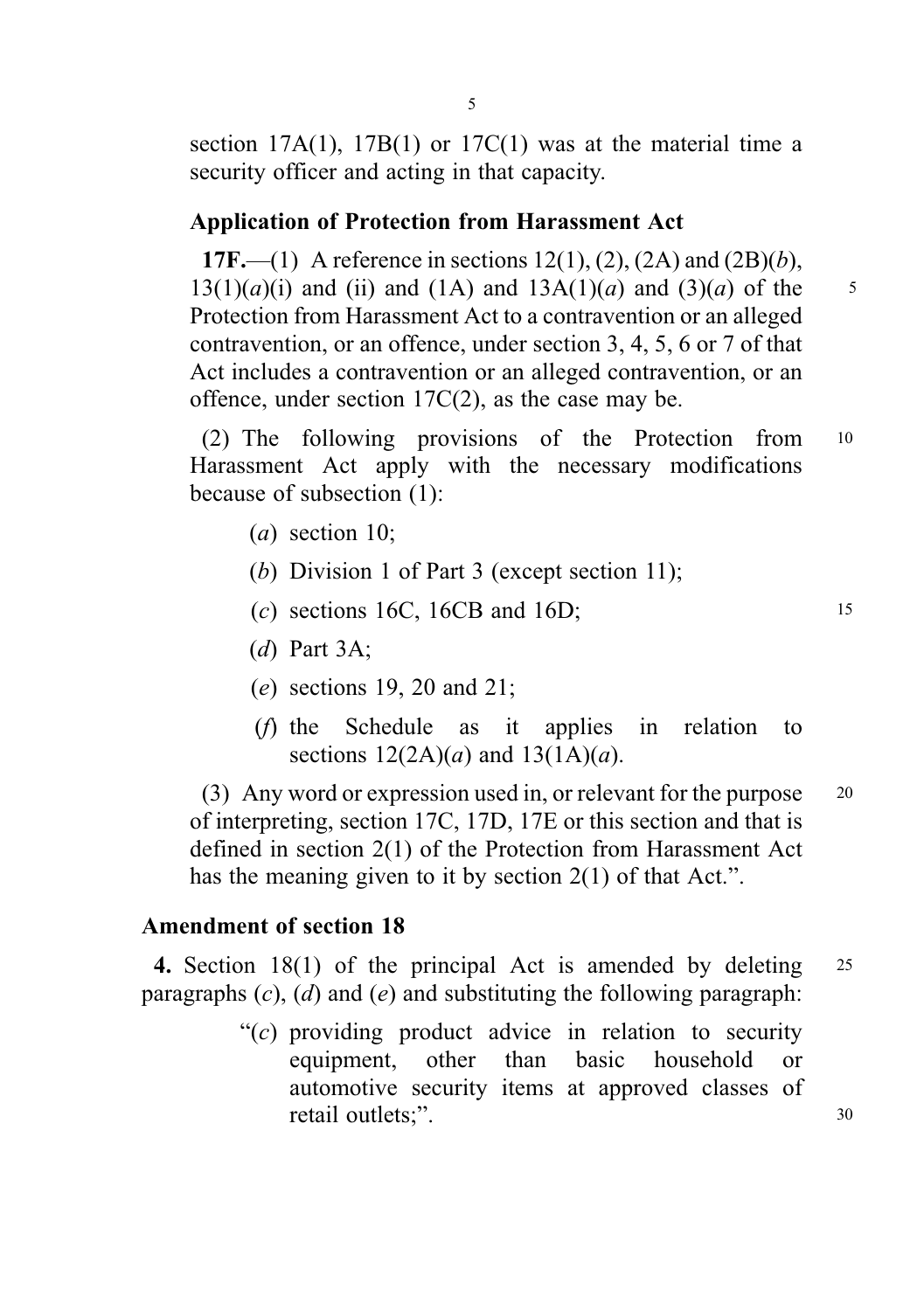## Amendment of section 28

5. Section 28 of the principal Act is amended —

- (a) by inserting, immediately after the words "under this Act" in subsection (1), the words ", other than an offence under <sup>5</sup> section 17A, 17B or 17C";
	- (b) by inserting, immediately after subsection (1), the following subsection:

"(1A) Despite the Criminal Procedure Code specifying what an arrestable offence means, an <sup>10</sup> offence under section 17A, 17B or 17C is to be treated as a non-arrestable offence, unless a person offends in the view of a police officer against any of those sections."; and

(c) by inserting, immediately after the words "under <sup>15</sup> subsection (1)" in subsection (2), the words ", or any police officer arresting a person by virtue of subsection  $(1A)$ ,".

## Repeal and re-enactment of section 29

6. Section 29 of the principal Act is repealed and the following <sup>20</sup> section substituted therefor:

#### "Power to investigate

29.—(1) In any case relating to the commission of an offence under this Act (other than section 17A, 17B or 17C), the licensing officer or any police officer duly authorised in writing <sup>25</sup> in that behalf by the licensing officer may exercise all or any of the special powers in relation to arrestable offences given by the Criminal Procedure Code.

(2) To avoid doubt, section 16 of the Criminal Procedure Code (relating to the procedure in non-arrestable cases) applies in <sup>30</sup> relation to an offence under section 17A, 17B or 17C that is treated as a non-arrestable offence by virtue of section 28(1A).".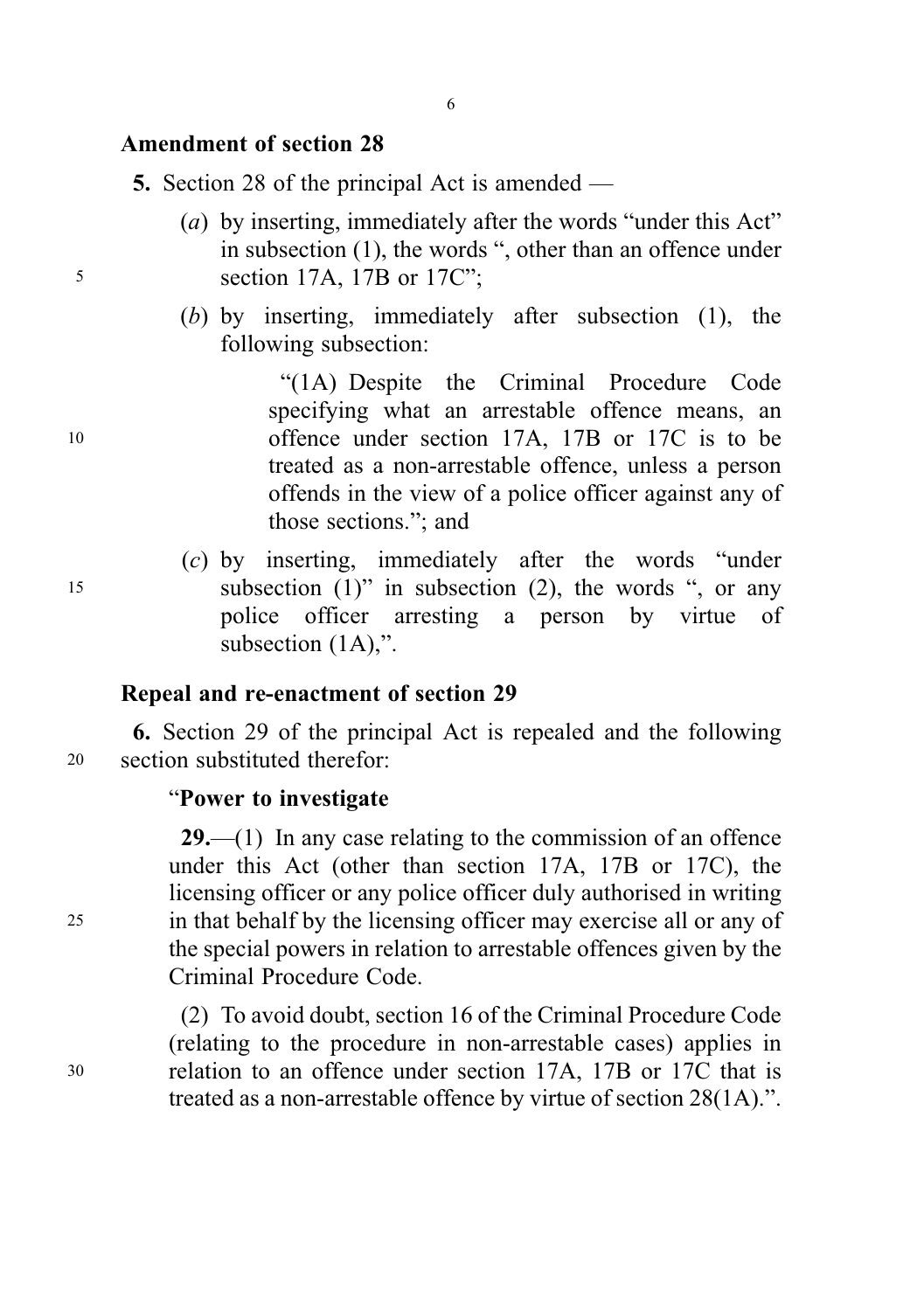## Related amendment to Protection from Harassment Act

7. Section 8(1) of the Protection from Harassment Act is amended by inserting, immediately after the words "who is convicted of any offence", the words "under section 17C(2) of the Private Security Industry Act or". 5

### EXPLANATORY STATEMENT

This Bill seeks to amend the Private Security Industry Act mainly —

- (a) to introduce 3 new offences to protect security officers when they are executing their duties as such; and
- (b) to remove certain circumstances when a person is said to provide a security service.

The Bill also makes a related amendment to the Protection from Harassment Act.

Clause 1 relates to the short title and commencement.

Clause 2 divides the present Part III into 2 Divisions to better support the amendments in clause 3, which are focused on protection for the industry participant called the security officer, and not on the industry itself.

Clause 3 inserts a new Division 2 for Part III consisting of 6 new sections, including the 3 new offences dealing with certain abusive conduct against security officers.

The new section 17A makes it an offence for an individual to assault or use criminal force against a person in certain circumstances related to the execution of the person's duty as a security officer.

The new section 17B makes it an offence for an individual to voluntarily cause hurt to a person in certain circumstances related to the execution of the person's duty as a security officer.

The new section 17C makes it an offence for an individual to use any indecent, threatening, etc., words or behaviour, or to make any indecent, threatening, etc., communication against a person in relation to the execution of the person's duty as a security officer, with intent to cause harassment, alarm or distress to the person and as a result causing the person harassment, alarm or distress.

In any proceedings for an offence under the new section 17C, it is a defence for the accused to prove, on a balance of probabilities, that the accused did not know and had no reason to believe that the words or behaviour used, or the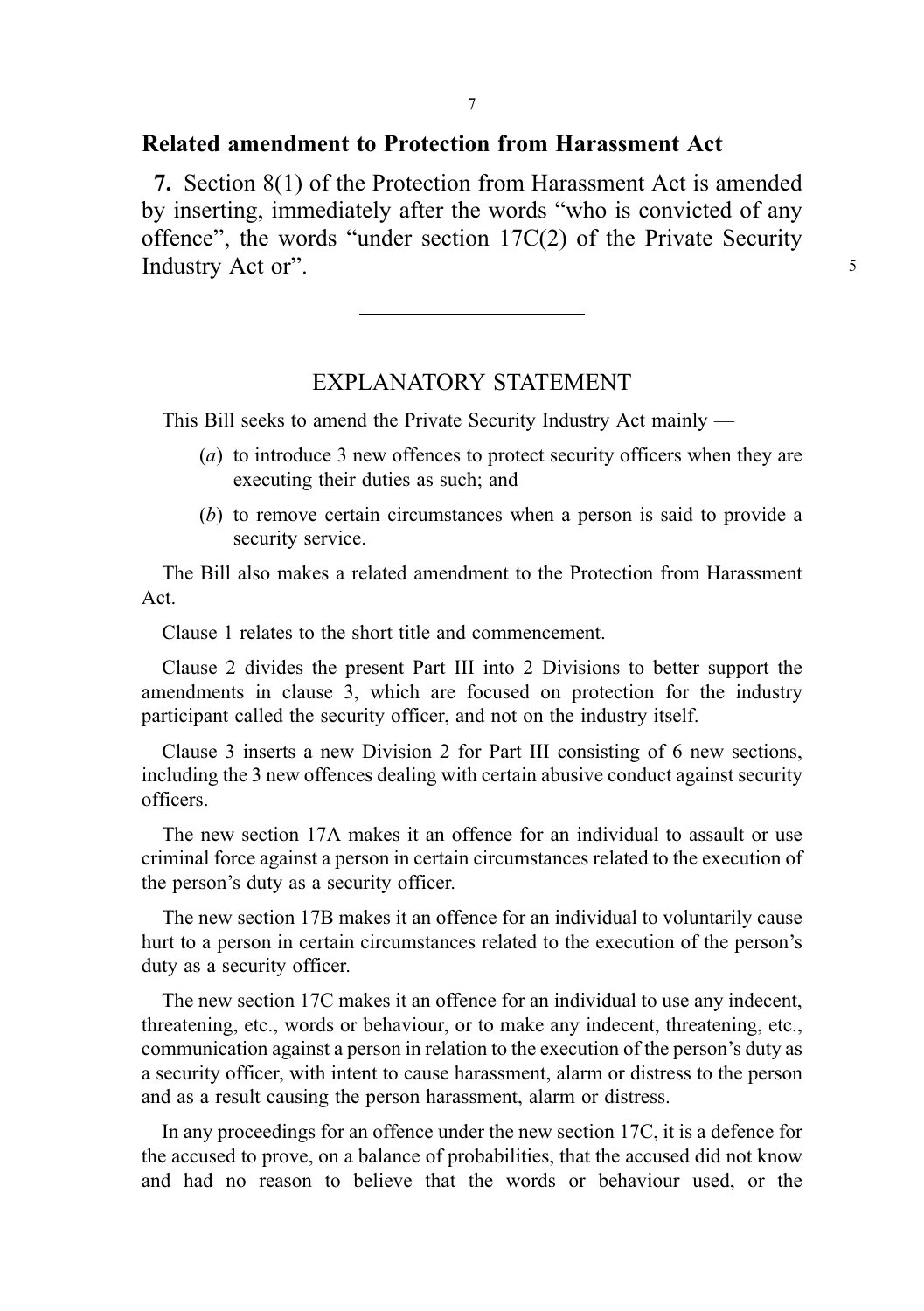communication made, would be heard, seen or otherwise perceived by the person, or that the accused's conduct was reasonable.

A person is not treated as executing a duty as a security officer or acting in the capacity of a security officer if the person is, at the relevant time, also a public service worker as defined in section 6(5) of the Protection from Harassment Act and acting in the capacity of such a public service worker.

For example, if  $A$  is a security officer who is also executing  $A$ 's duty as a security guard at a public healthcare institution, and an individual uses any indecent, threatening, etc., words or behaviour, or makes any indecent, threatening, etc., communication towards or to  $A$  in relation to the execution of  $\vec{A}$ 's duties as a security guard at the public healthcare institution, the individual will have committed an offence under section 6 of the Protection from Harassment Act, and not under the new section 17C(2).

The new section 17D provides for situations where a higher punishment may be meted out on conviction for an offence under the new section 17C. Where an individual has been convicted of an offence under the new section 17C, and the individual had previously been convicted of —

- (a) certain repealed offences under the Miscellaneous Offences (Public Order and Nuisance) Act;
- (b) an offence under section 3, 4, 5, 6 or 7 of the Protection from Harassment Act; or
- $(c)$  an offence under the new section 17C.

the individual is liable to an enhanced sentence for the offence under the new section 17C.

Under the new section 17E, the offence in the new section 17A, 17B or 17C is also not made out unless the individual knows or ought reasonably to know that the person was at the material time a security officer and acting in that capacity.

The new section 17F makes indirect modifications to certain provisions of the Protection from Harassment Act with the object of extending their application (with the necessary modifications) to, or in relation to, an offence under the new section 17C.

Clause 4 amends section 18(1) by removing certain circumstances (related mainly to the provision of consultancy services) when a person is said to provide a security service.

Clause 5 amends section 28 by providing that the 3 new offences under the new sections 17A, 17B and 17C are non-arrestable. However, if a person commits in the view of a police officer an offence under the new section 17A, 17B or 17C, the offence becomes an arrestable offence.